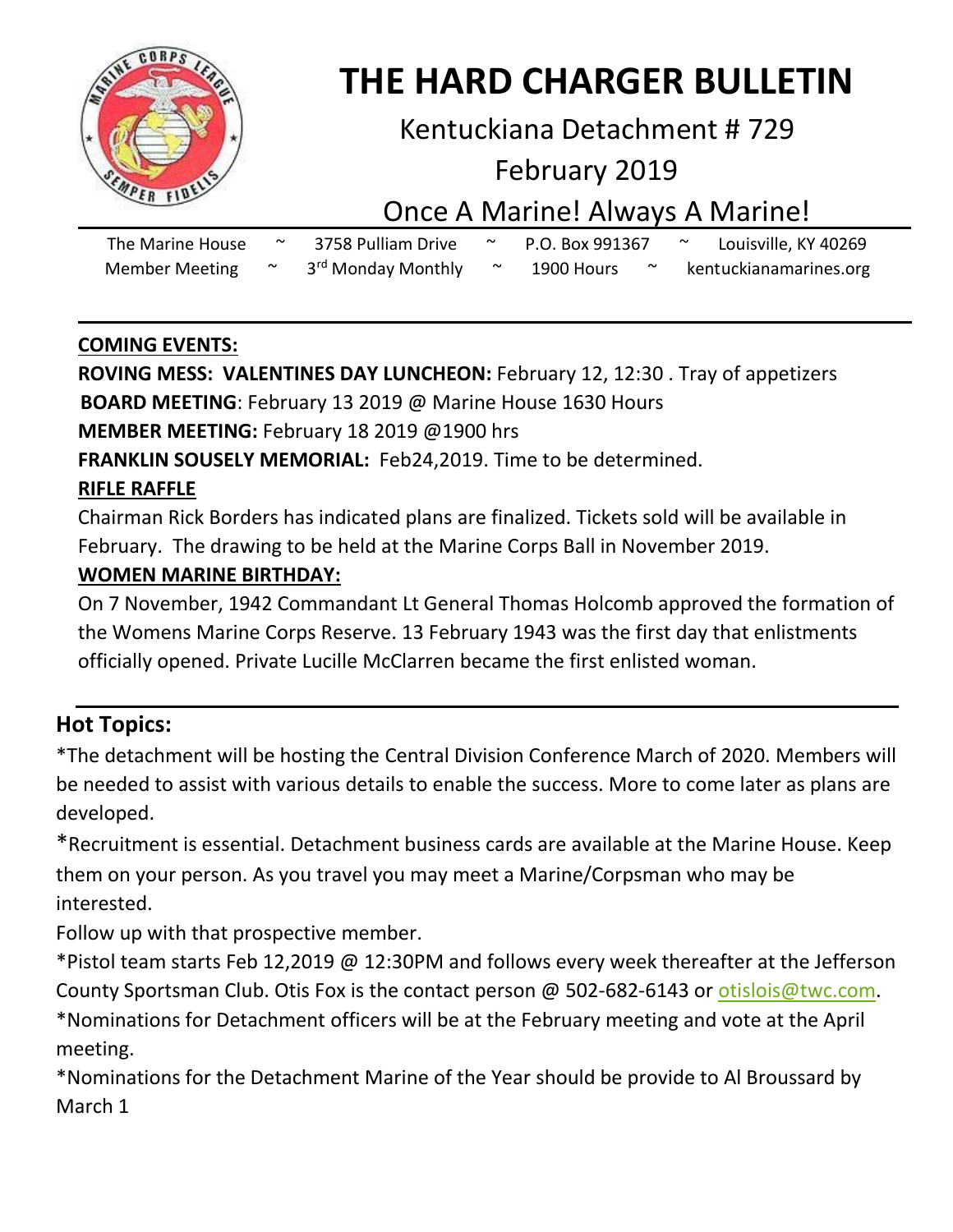

# **Happy Birthday to February Members**

| Smither       | John    | 1              |
|---------------|---------|----------------|
| Kirby         | William | 1              |
| Vaughan.      | Phillip | 1              |
| Ames          | John    | $\overline{2}$ |
| Northcutt     | W.      | 4              |
| Farmer        | Charles | 5              |
| Willis        | David   | 5              |
| Detrick.      | Scott   | 5              |
| <b>Diffey</b> | Warren  | 6              |
| Isbell        | Dennis  | 6              |

| Taylor          | Richard  | 6  |
|-----------------|----------|----|
| Miller          | David    | 6  |
| Conn            | Harold   | 10 |
| Smith           | Clarence | 10 |
| Pelkey          | Bruce    | 11 |
| <b>Bradbury</b> | Donald   | 14 |
| Wesley          | John     | 20 |
| Steinbach       | William  | 20 |
| Landis          | Arnold   | 21 |
| <b>Borders</b>  | Richard  | 21 |

| Adams     | Bruce  | 21 |
|-----------|--------|----|
| Turner    | Ramon  | 22 |
| Hartlage  | Ken    | 24 |
| Preston   | Norman | 24 |
| Cato      | Robert | 25 |
| Knight    | Ronald | 25 |
| Riner     | Phoebe | 26 |
| Froehlich | John   | 27 |

## **DD-214 Do you know where yours is?**

A recent discussion occurred with regard to a recent rifle detail internment about a Marine that did not have a USMC escort. Another incident was the family was not aware of where the DD214 for the vet was and ADJ Alan Broussard had to make the steps to assist the family. If you can not find yours there are several ways to obtain a replacement. The Detachment website now has a link for Kentucky military to obtain a copy of a DD-214 if necessary. It can be found under the "Information" button drop down box. It is suggested that we provide copies to our family members as well. Another source is the National Archives found on the web at NARA.gov under the Veterans Service Records link. The important thing is to plan ahead for your need and provide copies to your family.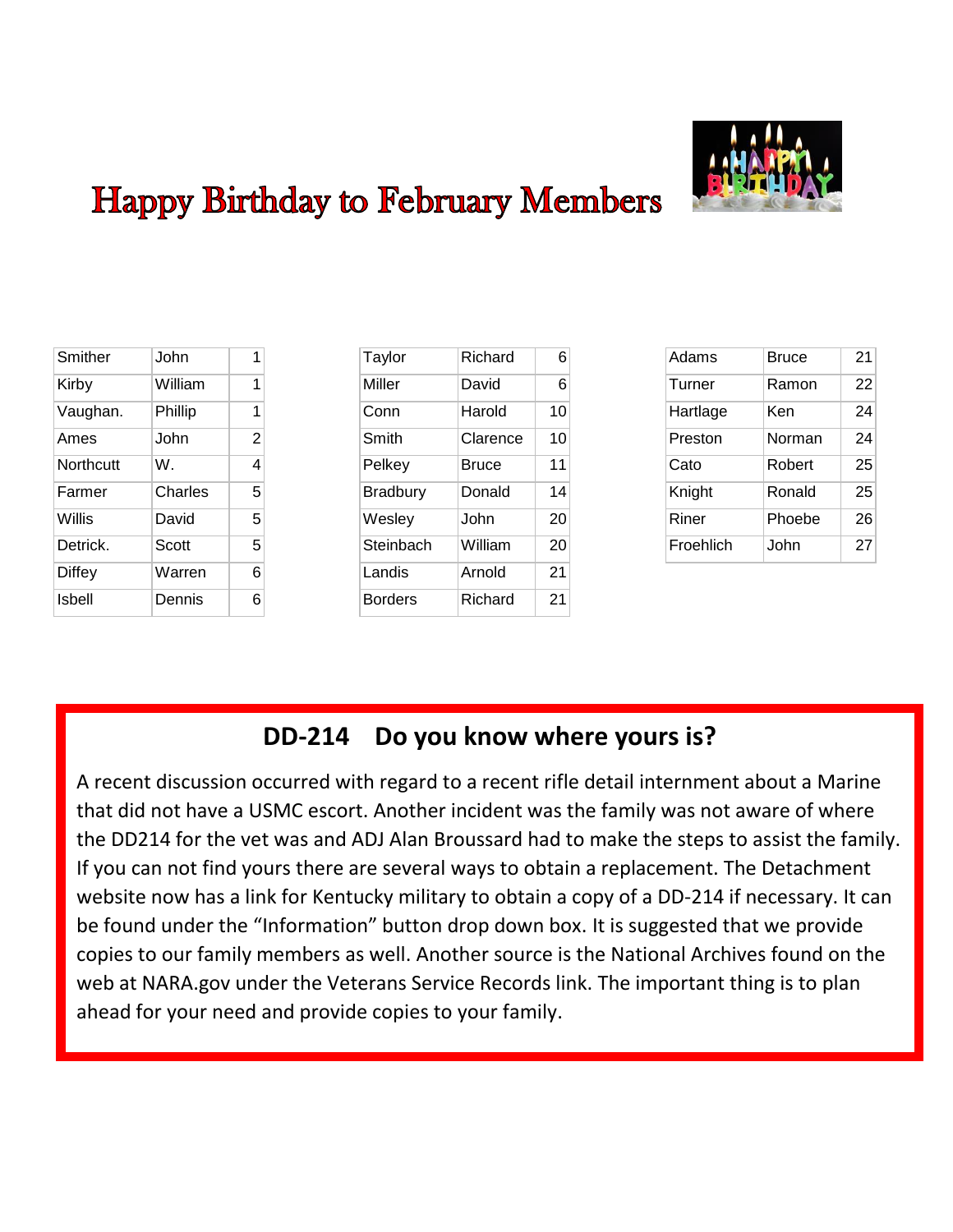#### **MINUTES OF THE GENERAL MEETING 21 JANUARY 2019**

"Minutes are abbreviated. Full copy available upon request".

1. Opened at 7:00 PM in the usual manner by Commandant Jerry L. McCandless.

2. **The Chaplain** opened with a prayer after and reported those in distress. Rose Taylor (wife of member Bill Taylor) recovering from shoulder surgery. Russ Stone sister (Evone) was placed in an induced comma. Remember these members and their families as well as all members who were ill and in distress.

3. **Sergeant at Arms** reported 27 members and 1 guest in attendance. The guest, **Marine Paul Simone** is Operations Manager with PPM Fulfillment. Paul served from 1986 – 1994 and attained the rank of Major and served in recruiting the past four years. He has a wife and 3 children.

4. We did not have a meeting in December as it was simply a Christmas Party and no business was discussed.

5. **Moment in Marine Corps History.** Marine Mary Broussard gave a brief history of Women Marines in preparation for the February anniversary of Women Marines. She told of the 1<sup>st</sup> Woman Marine and the role of Women in the Corps from Opha May Johnson thru the official enlistment of Women in the Corps to "Free a Marine to Fight" in World War II. She explained the first women to enter the Corps in WW II served in clerical position of and covered the evolution of Women in combat arms. It was interesting and informative and kudo's to Mary for a job well done. (in five minutes)!!

6. Bob Cross addressed the Detachment on behalf of the Department of Kentucky Commandant. He asked the Kentuckiana Detachment to **host the Central Division Conference in 2020.** The Kentuckiana Detachment hosted this event in 2008 and an after action report is available. **Motion by John Froehlich, and seconded by Don Schofield, to commit to host the 2020 Central Division Conference. The motion carried.** 

7. February is not only the anniversary month of the Women Marines but it is also Black History Month. Charles Stallard of the Monfort Point Marines is invited to join us next month for our Moment in Marine Corps History. **OFFICER'S REPORTS.** 

**Senior Vice Commandant** Rick Borders addressed the membership regarding the roll out of a Rifle. He plans to start the **Rifle Raffle ticket sales** in February. 1200 tickets are to be sold.

**Junior Vice Commandant** Phil Hughes emphasized the use of calling card to increase membership. He also encouraged wearing Marine Corps covers and jackets to promote the Detachment. Finally, he will be heading the nominating committee for the elections later this year.

**Judge Advocate –** C. J. Wychulis is studying new By-laws. Be ready for changes…beginning with the proper wearing of uniforms. **Paymaster** Ron Knight reported on the three Accounts. Detailed reports are available on request from current members.

**Adjutant** – Al Broussard reported that the Board approved a full page Ad for the Central Division Conference. He will be sending the proof out as soon as possible. The Detachment also received a Thank you note from the Semper Fi Fund thanking us for the \$500.00 donation in December. He also gave a report on the Rifle Honors detail income from the KDVA and other donations. Finally, It is that time of the year for nominations to Central Division for Marine of the Year. Al Broussard made a case for nominating Cletis Evans, and indicated he would call for nominations for others.

**Quartermaster:** Asked Honors Detail members for glove sizes as we need to order additional gloves for the Honors detail. Ear Muffs have been provided to all the Honors Detail members.

#### **COMMITTEE REPORTS**

**Roving Mess:** John Froehlich reported Valentine Day Party with live entertainment to be held at the Marine House Tuesday February 12, 2019 at 12:30 PM. Soft drinks and coffee available – bring your own booze!. All hands welcome.

**Toys for Tots:** Cletis Evans thanked the Detachment for a very successful year indicating that this year had it challenges but through a team effort we had a very successful year. 44,461 toys were distributed to 16, 243 children, 2500 bicycles and 1751 child bikes were. The hero this year was Mission B-B-Q for providing warehouse space at their location. The mother of actress Jennifer Lawrence will try to find us a building before the next campaign. 551 hours were amassed.

**Building Report:** Mary Broussard reported the building was shut down for two weeks for maintenance. New lights (LED), painting, repairing and touch up painting was accomplished. Thank you Nancy Wallace, Patty Cross, Mike Rice, Otis and Kathy Phelps, Bob Cross, Russ Stone and many other members. Rentals reservations are very good.

**Benevolence Committee**: Dan Haddix reported no applications. He thanked the Women's Auxiliary for \$500.00 donation, and Mike Rice donated \$45.00 was to the Benevolence Committee.

**Investment Committee:** Bob Cross reported that the Investment fund is down a little this past month. He reminded us that we are invested in this fund for the long run.

#### **GOOD OF THE LEAGUE**

**Commandant** said he feels privileged to work with the Detachment and thanked all for their efforts to make this a remarkable organization.